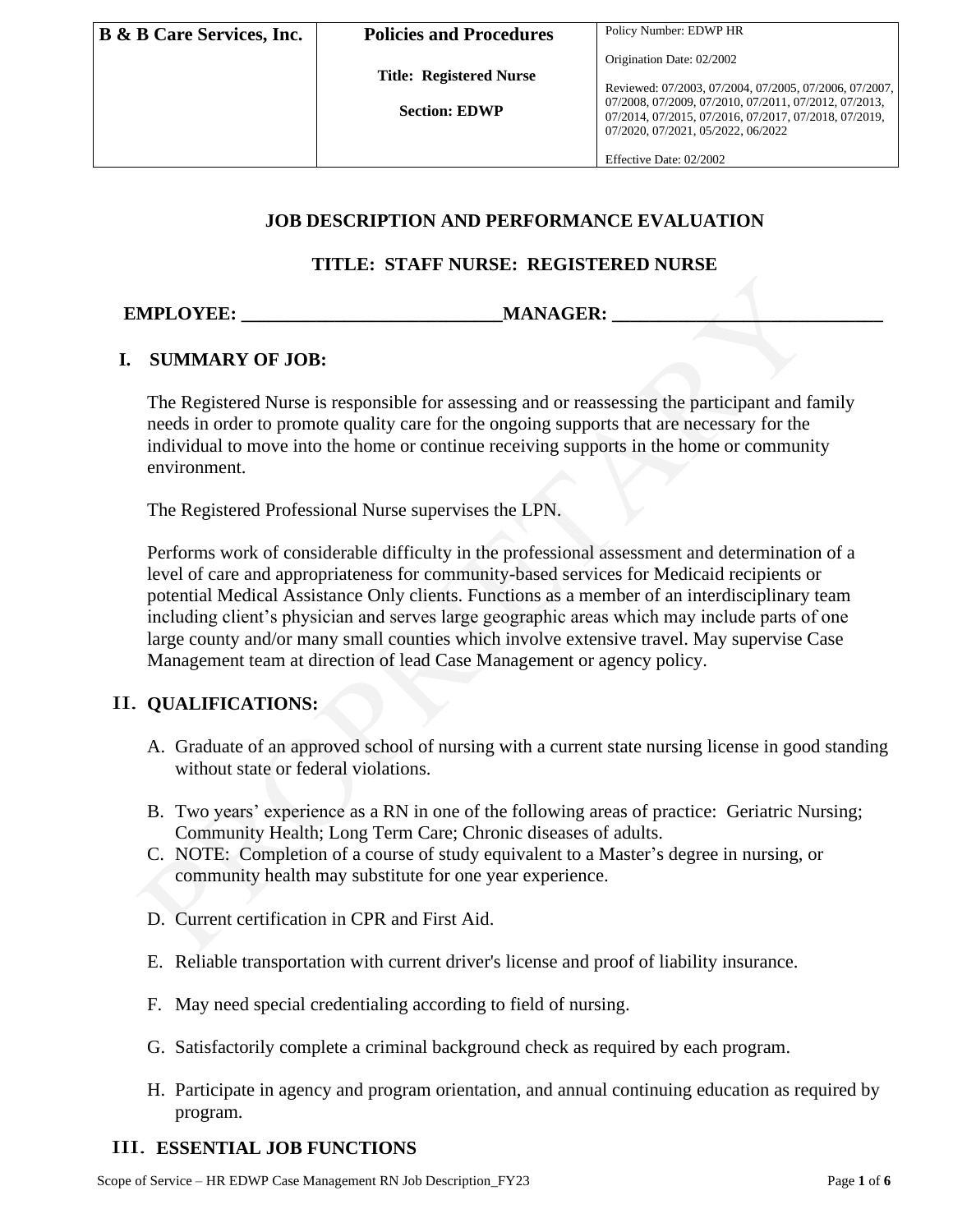- A. Assesses patient's physical and psycho-social needs as required by program.
- B. Completes all assessments and care plans as identified by services requested.
- C. Completes all documentation within established Standards of Promptness.
- D. Participates in the orientation of new personnel, in service training programs, case conferences, and staff development meetings.
- E. Ensures that the patients and caregivers understand the patient's rights and responsibilities.
- F. Utilizes time management techniques when scheduling patients and planning daily work activities.

### **Supervisory duties as appropriate:**

- A. Provides RN supervision and clinical oversight to Licensed Practical Nurse Case Manager.
- B. Refers to Case Management supervisory duties/Administrative under lead Case Management Job Description.
- C. Reviews initial financial, medical, and social information of potential client as presented by referral source or the applicant.
- D. Verifies DFCS Medicaid eligibility and/or screens for MAO/PMAO eligibility for using a standardized guideline.

### **Assessment/Reassessment Duties**:

Receives referral for initial Traditional/ Enhanced EDWP assessment from AAA/ADRC.

- C. Completes all documentation within established Standards of Promptness.<br>
D. Participates in the orientation of new personnel, in service training programs, case<br>
conferences, and staff development meetings.<br>
E. Ensures  $\triangleright$  Schedules appointment for face-to-face interview with prospective client at client's residence, hospital, long-term care facility, or other appropriate site as indicated.
- $\triangleright$  Conducts comprehensive interview with client and/or representative using intermediate level of care criteria and MDS-HC that allows for compilation of pertinent social information, functional status, physical, mental, nutritional status, adequacy/inadequacy of support system, and physical environment as well as the client's preference for community-based or institutional services. Traditional/ Enhanced EDWP Case Management XVIII-202
- ➢ Reviews Medicaid eligibility and establishes approximate cost share, if indicated, using established guidelines.
- $\triangleright$  Explains to client and/or representative all aspects of the program and obtains client signature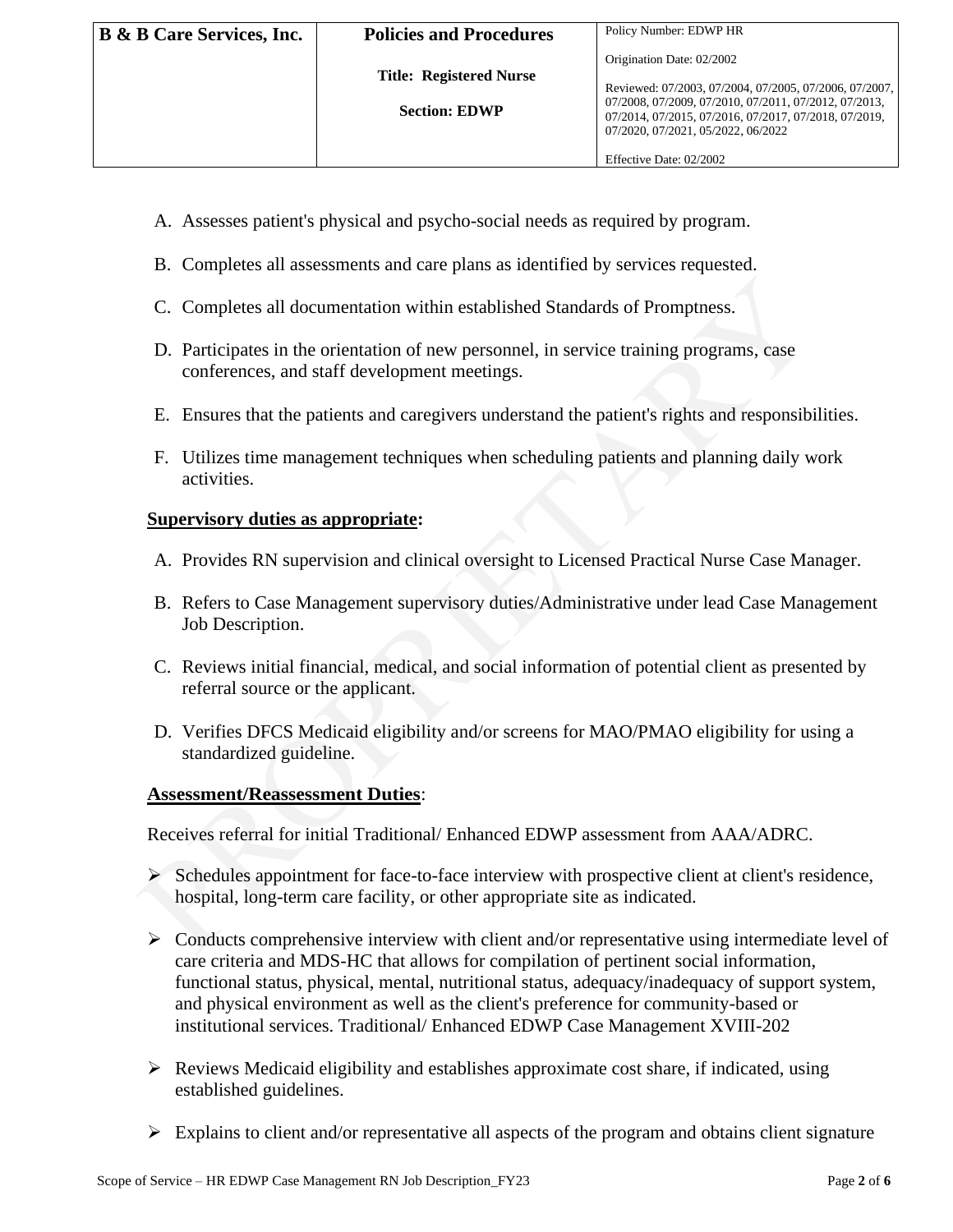| <b>B &amp; B Care Services, Inc.</b> | <b>Policies and Procedures</b> | Policy Number: EDWP HR                                                                                         |
|--------------------------------------|--------------------------------|----------------------------------------------------------------------------------------------------------------|
|                                      |                                | Origination Date: 02/2002                                                                                      |
|                                      | <b>Title: Registered Nurse</b> | Reviewed: 07/2003, 07/2004, 07/2005, 07/2006, 07/2007,                                                         |
|                                      | <b>Section: EDWP</b>           | 07/2008, 07/2009, 07/2010, 07/2011, 07/2012, 07/2013,<br>07/2014, 07/2015, 07/2016, 07/2017, 07/2018, 07/2019, |
|                                      |                                | 07/2020, 07/2021, 05/2022, 06/2022                                                                             |
|                                      |                                | Effective Date: 02/2002                                                                                        |

on all necessary forms.

- $\triangleright$  Analyzes and interprets all medical, social information as compiled, and obtains additional information as needed; e.g., consultation with physician and other professionals.
- $\triangleright$  Uses a comprehensive approach, to discuss and clarify client's needs in an inter disciplinary team meeting.
- ➢ Determines with Case Management appropriate service and service setting necessary to maintain or improve the health/functional status of clients. Refers client/representative to non-Medicaid resources as available.
- best a comprehensive approach, to discuss and clarify client's needs in an inter disci<br>
team meeting.<br>
<br>
⇒ Determines with Case Management appropriate service and service setting necessary<br>
maintain or improve the healt ➢ Reviews all level of cares for Traditional/ Enhanced EDWP for uploading appropriate applicant documents to Alliant Health Solutions (AHS) while also making recommendations for denial if applicable.
	- ➢ Signs all local level LOC denial letters and attends hearings as requested.
- $\triangleright$  Develops with Case Management an initial care plan.
- $\triangleright$  Completes a reassessment on clients following the appropriate guidelines.
- ➢ Approves reassessments completed by LPN Case Management.
- ➢ Collaborates with Provider RN to determine ECM/TCM eligibility.
- ➢ Coordinates disease management education and referral to physician and other healthcare providers to manage chronic disease.

### **Public Relations Duties:**

• Collaborates with the agency for the purpose of educating the general public, health and social service agencies, physicians and other health professionals, nursing facilities, hospitals, health providers, church and civic groups, etc., regarding the services available.

### **Administrative Duties:**

- Assists with statistical data compilation.
- Assists in development and revision of policies and procedures.
- Attends organizational meetings and training as required.
- Keeps supervisor informed of Traditional/ Enhanced EDWP progress and problems.

# **Other Duties:**

- Attends Traditional/ Enhanced EDWP network meetings.
- Attends hearings as requested, providing data and client records required by the hearing officer.
- Collaborates with social services Case Management in development of the
- Comprehensive Care Plan including disease management, fall risk education and CM staff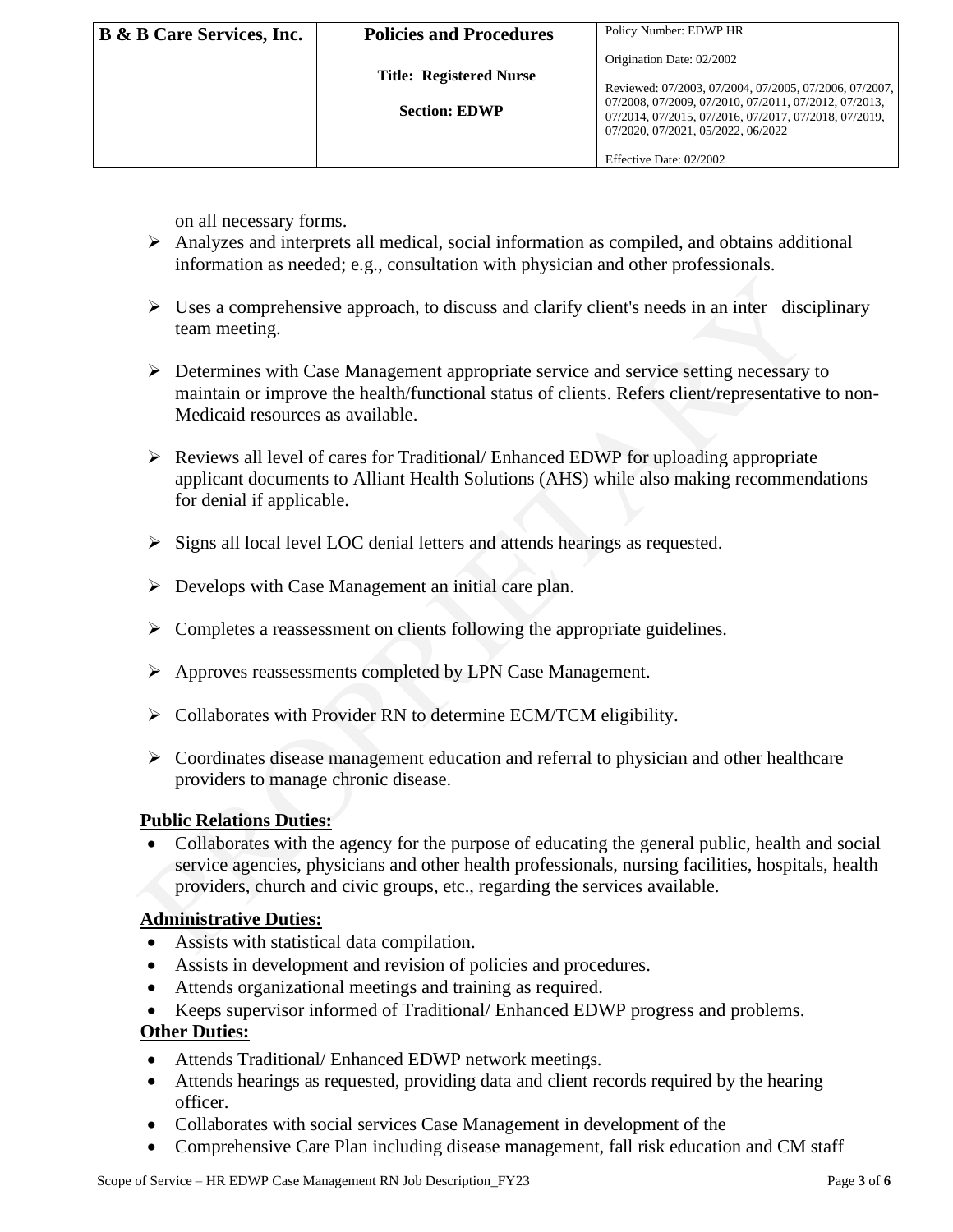| <b>B &amp; B Care Services, Inc.</b> | <b>Policies and Procedures</b>                         | Policy Number: EDWP HR                                                                                                                                                                                                                      |
|--------------------------------------|--------------------------------------------------------|---------------------------------------------------------------------------------------------------------------------------------------------------------------------------------------------------------------------------------------------|
|                                      | <b>Title: Registered Nurse</b><br><b>Section: EDWP</b> | Origination Date: 02/2002<br>Reviewed: 07/2003, 07/2004, 07/2005, 07/2006, 07/2007,<br>07/2008, 07/2009, 07/2010, 07/2011, 07/2012, 07/2013,<br>07/2014, 07/2015, 07/2016, 07/2017, 07/2018, 07/2019,<br>07/2020, 07/2021, 05/2022, 06/2022 |
|                                      |                                                        | Effective Date: 02/2002                                                                                                                                                                                                                     |

education, nutritional assessments and other.

- Refers clients in need of protective services to appropriate agency: APS Central Intake Unit if they live at home; LTCO and Healthcare Facility Regulation (HFC) if they are residents of an ALS/PCH facility.
- Refers client/representative to other services when not appropriate for Traditional/ Enhanced EDWP assessment.
- May maintain a caseload according to agency policy/practice.
- Maintains knowledge of Medicaid Waiver Case Management Manual and Provider Services Manual.
- Completes certification to establish baseline quality performance standards.
- Certification curriculum will include online module performance testing. Topics
- residents of an ALS/PCH facility.<br>
Nefers client/serialities to other services when not appropriate for Traditional/ Enh<br>
EDWP assessment.<br>
 May maintain a caseload according to agency policy/practice.<br>
 Mainuals and Pr • will include waiver eligibility and program options, quality management requirements, case management roles and responsibilities and person-centered planning. Training is mandatory on hire and annually.
	- Attends required participation at quarterly 'Train the Trainer' meetings or participates in review of the meetings with supervisors.

### **IV. PHYSICAL REQUIREMENTS**

- A. WORKING CONDITIONS
	- i. Works in climate-controlled office or with the option to work remotely.
	- ii. Has the potential for being outside or in homes that are not climate controlled.
	- iii. Potential for heavy workloads with deadlines.
	- iv. At times can be stressful.

#### B. PHYSICAL DEMANDS

- i. Prolonged sitting may be required.
- ii. Prolonged use of computer may be required with intense visual concentration.
- iii. Operates motor vehicle as required, to patient's homes, physical ability necessary to get in/out of vehicle and walk to/from vehicle and up/down stairs as required.
- iv. Vision corrected or adapted to be able to perform duties.
- v. Requires hearing corrected or adapted to be able to communicate effectively.
- vi. Walking or standing is required, however, can rest at will.
- vii. At times, may work under stressful conditions, due to individuality of patients and their needs.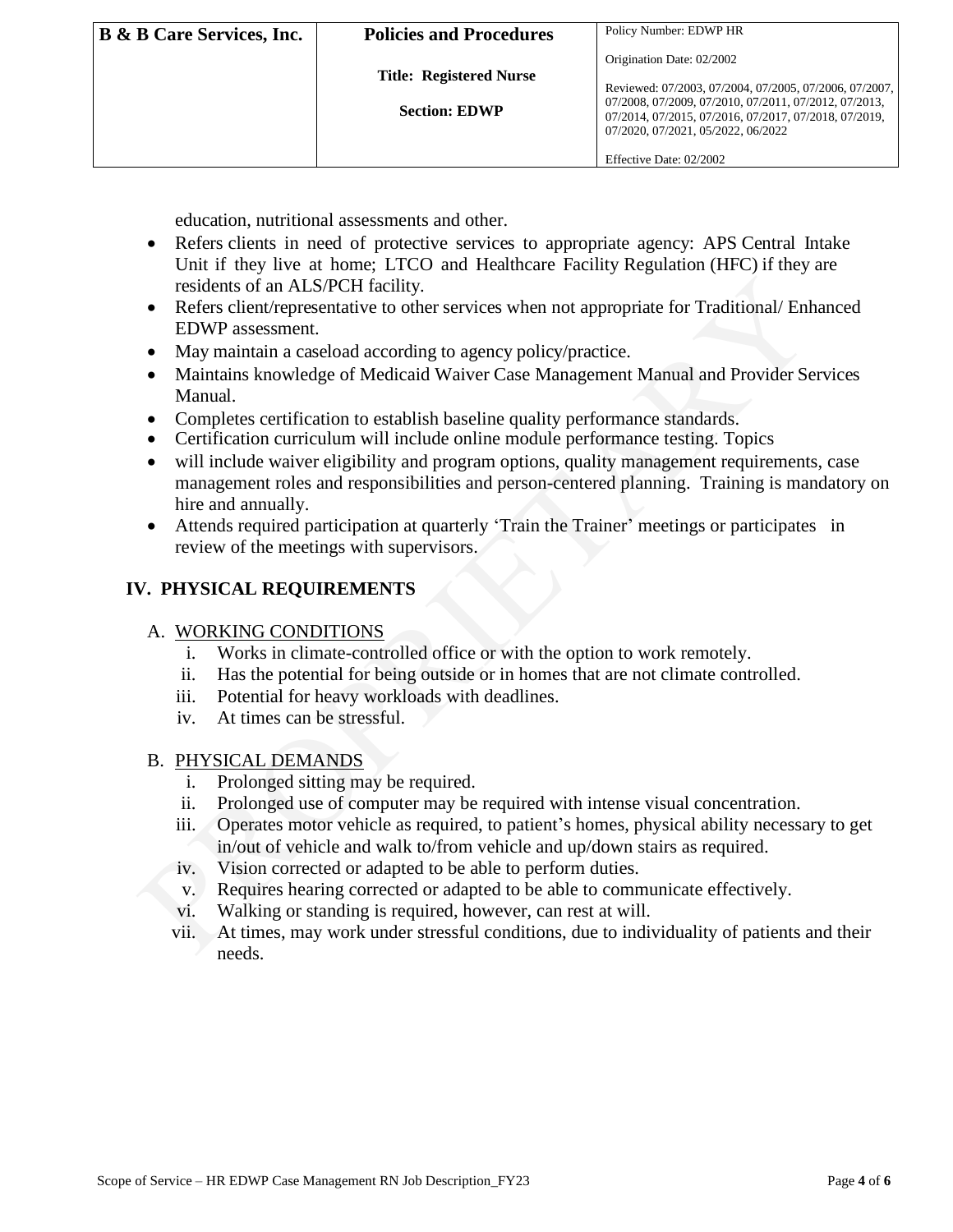| <b>B &amp; B Care Services, Inc.</b> | <b>Policies and Procedures</b> | Policy Number: EDWP HR                                                                                                                               |
|--------------------------------------|--------------------------------|------------------------------------------------------------------------------------------------------------------------------------------------------|
|                                      | <b>Title: Registered Nurse</b> | Origination Date: 02/2002                                                                                                                            |
|                                      |                                | Reviewed: 07/2003, 07/2004, 07/2005, 07/2006, 07/2007,                                                                                               |
|                                      | <b>Section: EDWP</b>           | 07/2008, 07/2009, 07/2010, 07/2011, 07/2012, 07/2013,<br>07/2014, 07/2015, 07/2016, 07/2017, 07/2018, 07/2019,<br>07/2020, 07/2021, 05/2022, 06/2022 |
|                                      |                                | Effective Date: 02/2002                                                                                                                              |

**I have read and understand the job description Registered Nurse.**

| <b>Signature</b>                 | <b>Date</b> |  |
|----------------------------------|-------------|--|
| <b>Administrator or Designee</b> | <b>Date</b> |  |
| Employee comments:               |             |  |
|                                  |             |  |
|                                  |             |  |
|                                  |             |  |
|                                  |             |  |
|                                  |             |  |
|                                  |             |  |